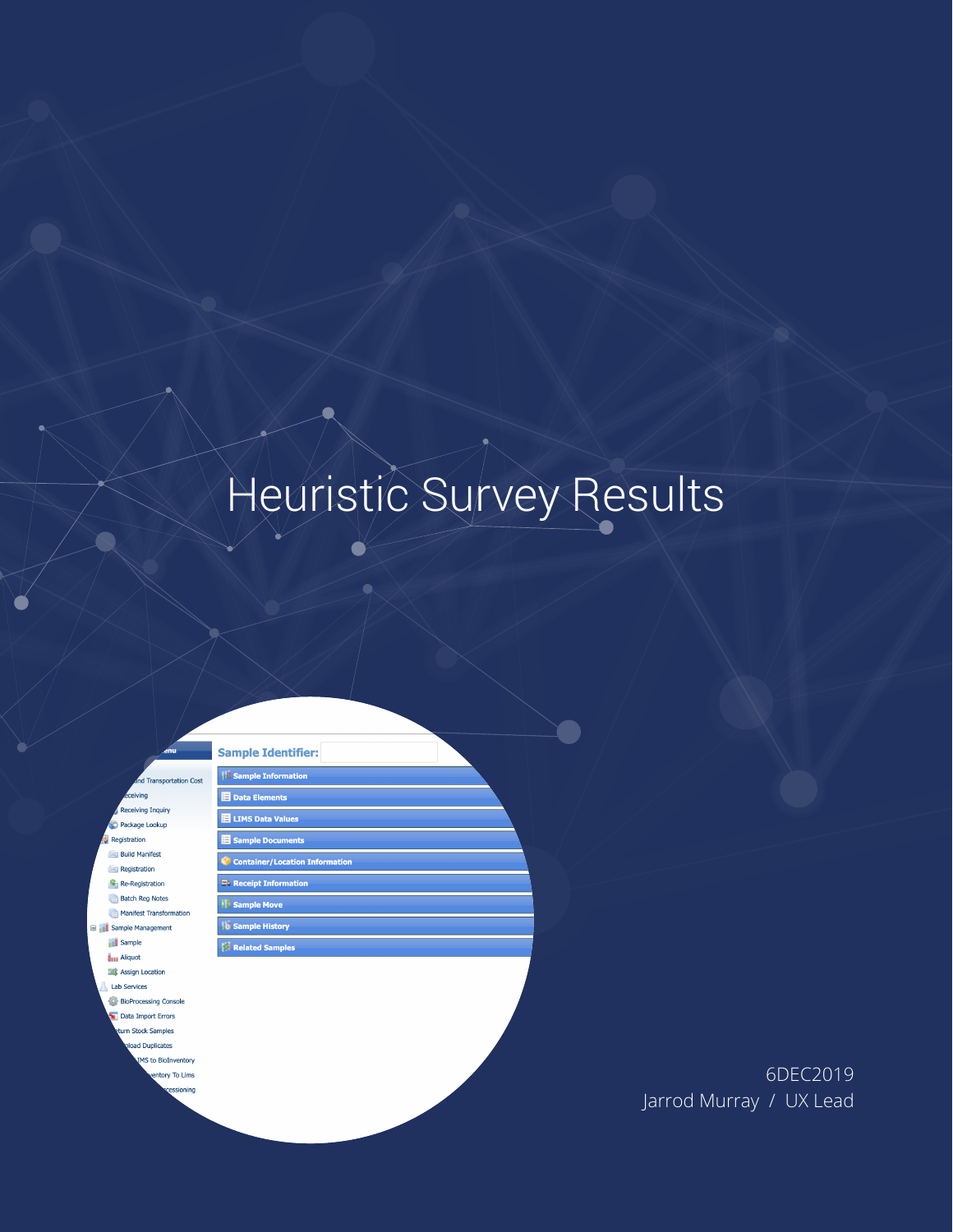#### **Summary**:

Fifty-five internal users participated in the November survey… no external users completed the survey. Users' voice the most displeasure in two areas… the inability to correct mistakes and the speed/performance of the application.

Often our users' performance is graded on speed and accuracy. Users will be slower/ more methodical without the ability to fix mistakes. When the system is also running slowly, it feels like a double whammy.



#### **UX Recommendations**:

- Allow users to undo mistakes (where feasible)… increasing their productivity and reducing CCRs
- Investigate the system slowness (hardwear, network, virtual memory, unsupported browsers, optimize the code?)
- Add more descriptive error messages (where feasible)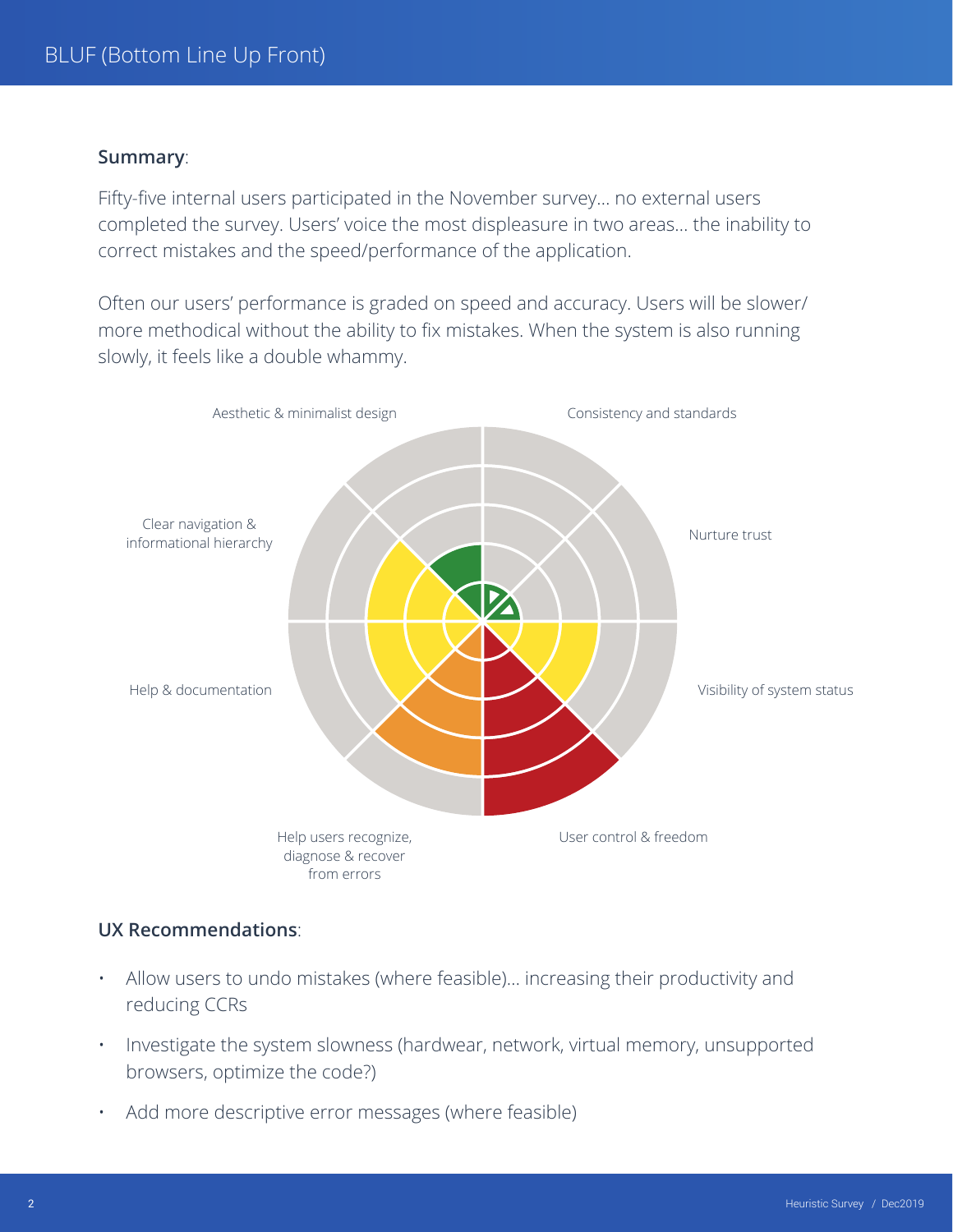## **I've been with company for:**



#### **Breakdown**:

25% of participants have been with the company less than 1 year…up from 8%. 56% have been with the company less than 2 years… a reversal from June's survey where 62% of participants had more than 2 years of experience.



## **The information is organized efficiently:**

#### **Breakdown**:

67% of participants have a favorable opinion of the organization of information. However, users are trained to work out of multiple tabs… which is a common complaint in the write-in section of the survey.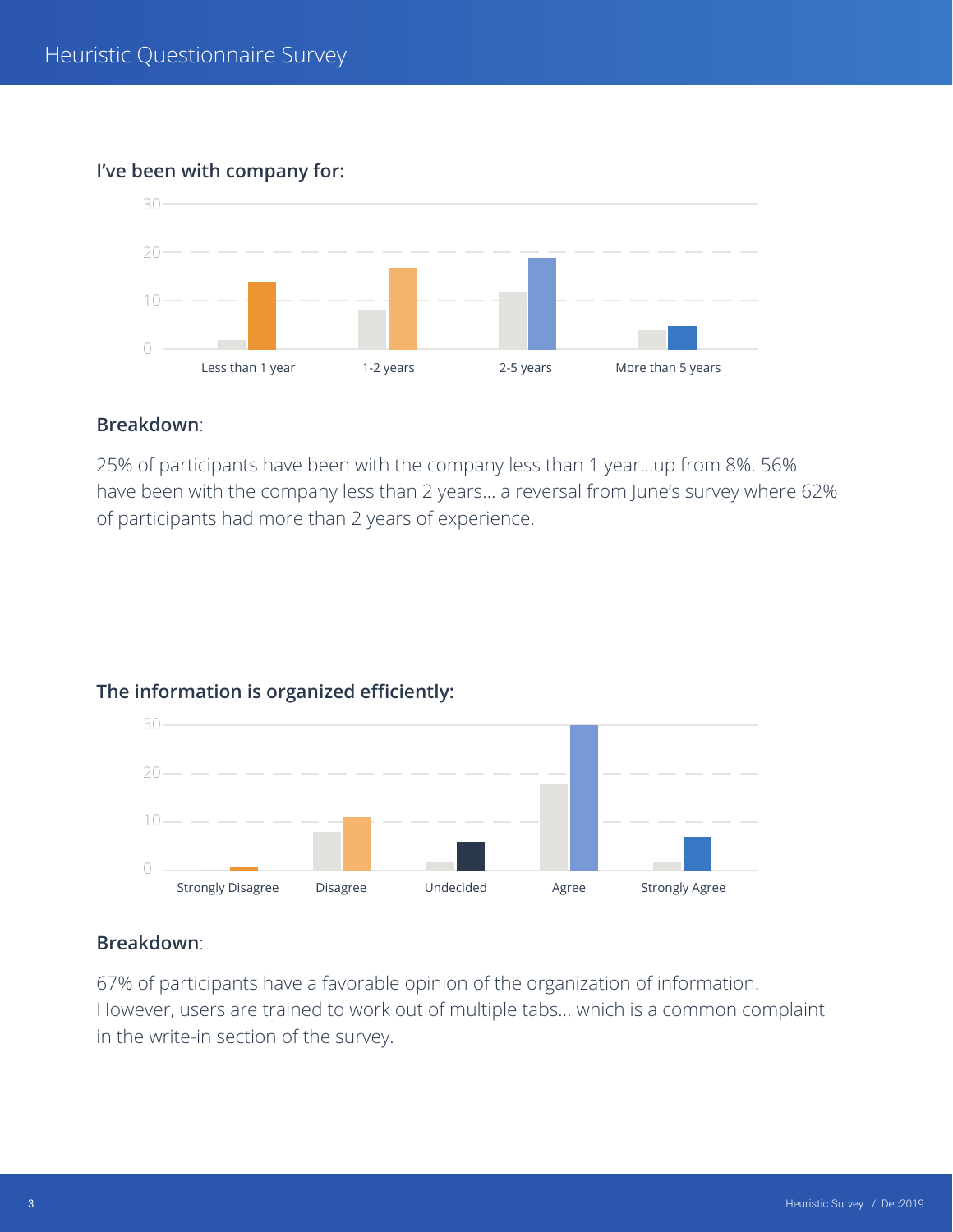

## **It's easy to find the data I'm looking for:**

#### **Breakdown**:

60% of participants agree it's easy to find the data they're looking for. Of the users who disagree, the lack of Reporting within the application is noted.





#### **Breakdown**:

67% of participants have a favorable opinion of the consistency of data presentation. 16% 'Strongly Agree'…the highest percentage for any question. The total number of participants increased (+25) however the number of 'Strongly Disagrees' went down.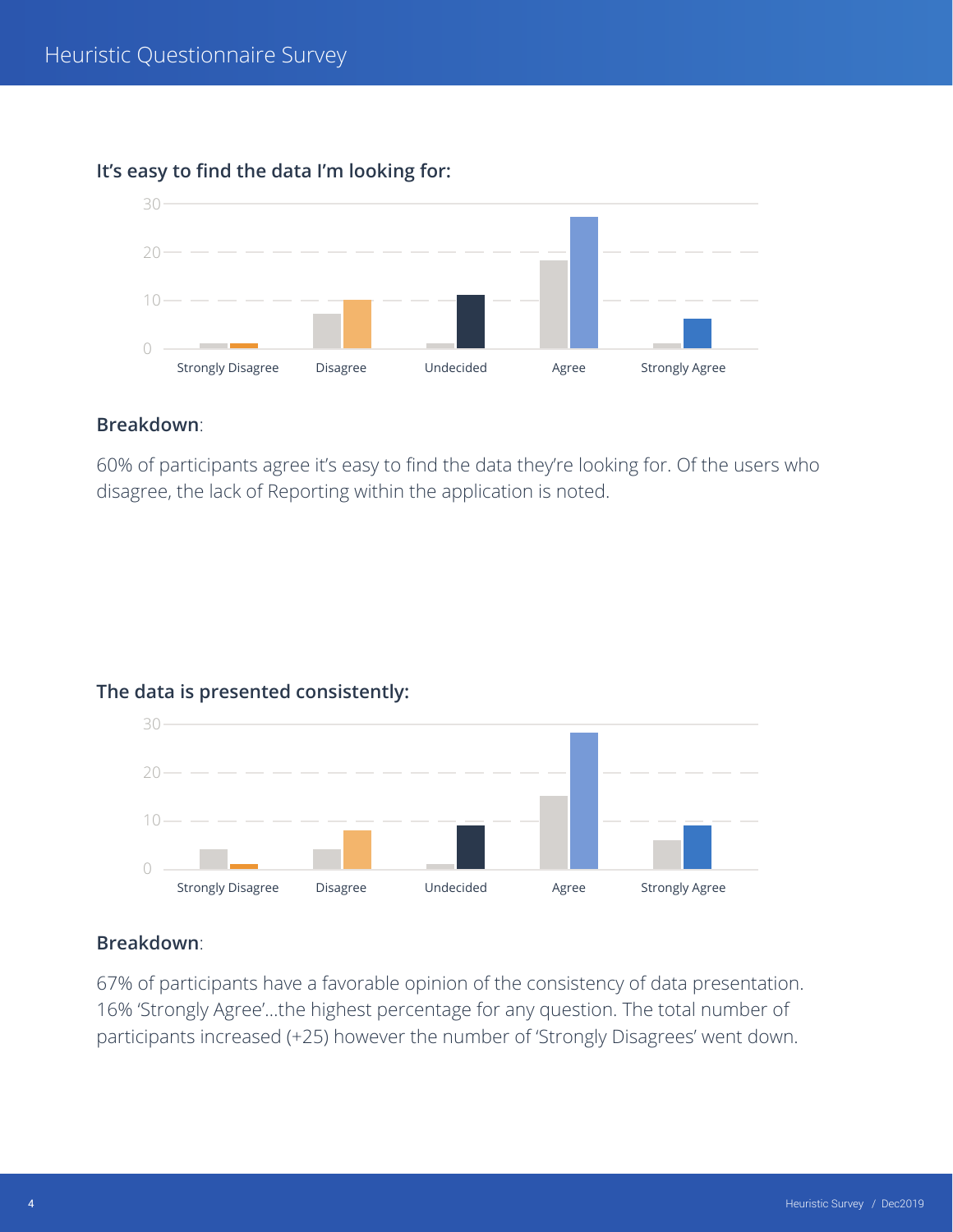

## **I trust the accuracy of the data:**

## **Breakdown**:

65% of participants trust the accuracy of the data. Of those who disagree, five stated issues with the Assign Location screen… this is a possible cause for the mistrust.



## **The interface always informs me what is happening:**

## **Breakdown**:

This is the first question with less than 50% of participants having a favorable opinion… only 44% agree the interface is informative.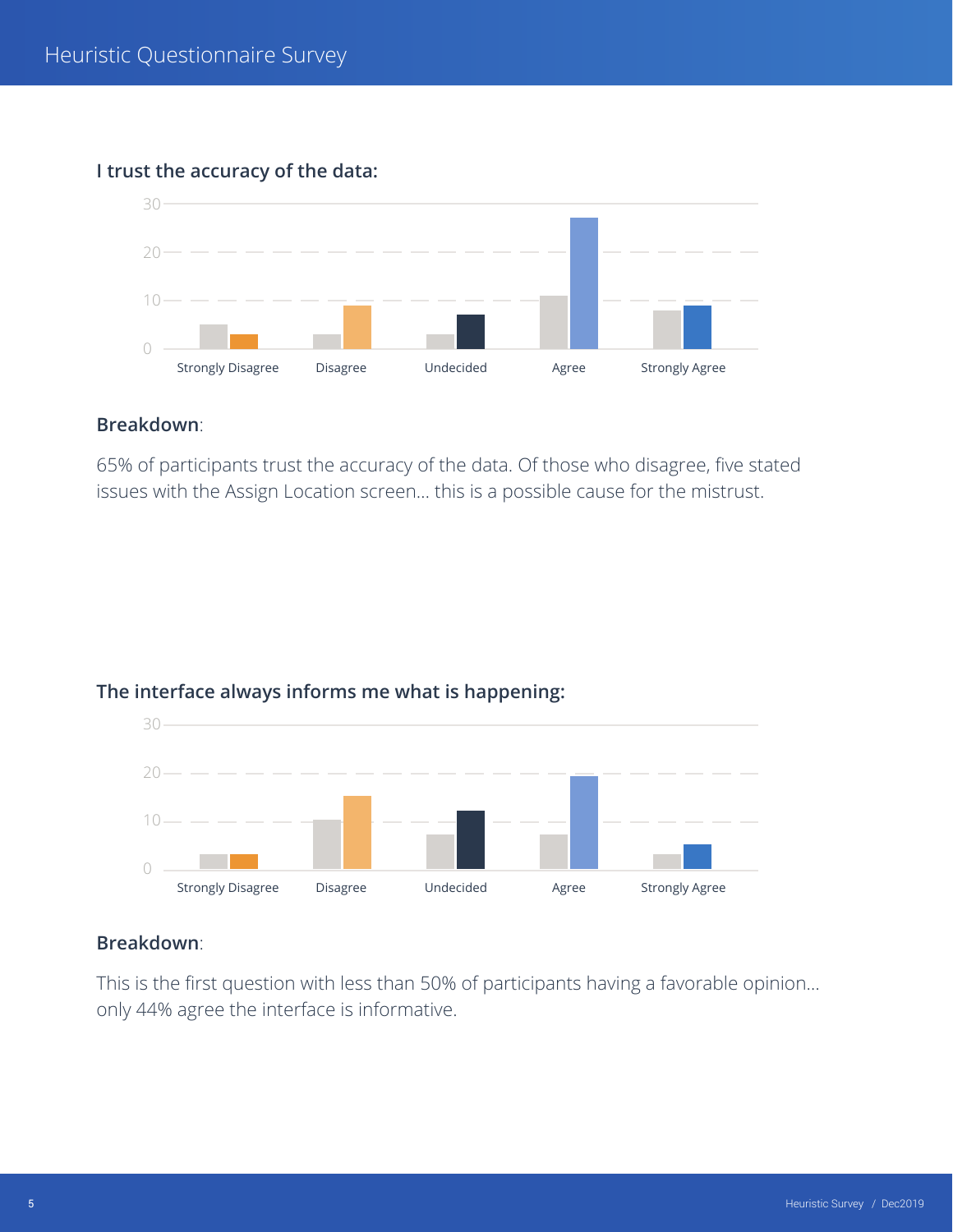

## **I can easily undo any mistakes I make:**

#### **Breakdown**:

67% of participants disagree… 38% strongly disagree… making this the only statement with over 50% of participants giving an unfavorable answer. Seven participants gave the inability to fix mistakes as their LEAST favorite thing about the application.



## **When I encounter an error, the message helps me fix the problem:**

## **Breakdown**:

42% of participants gave an unfavorable response… while 35% gave a favorable response. A few participants mentioned the "Unspecified Error" or "Yellow Screen of Death"… these are a few examples of messages that don't help users recover from errors.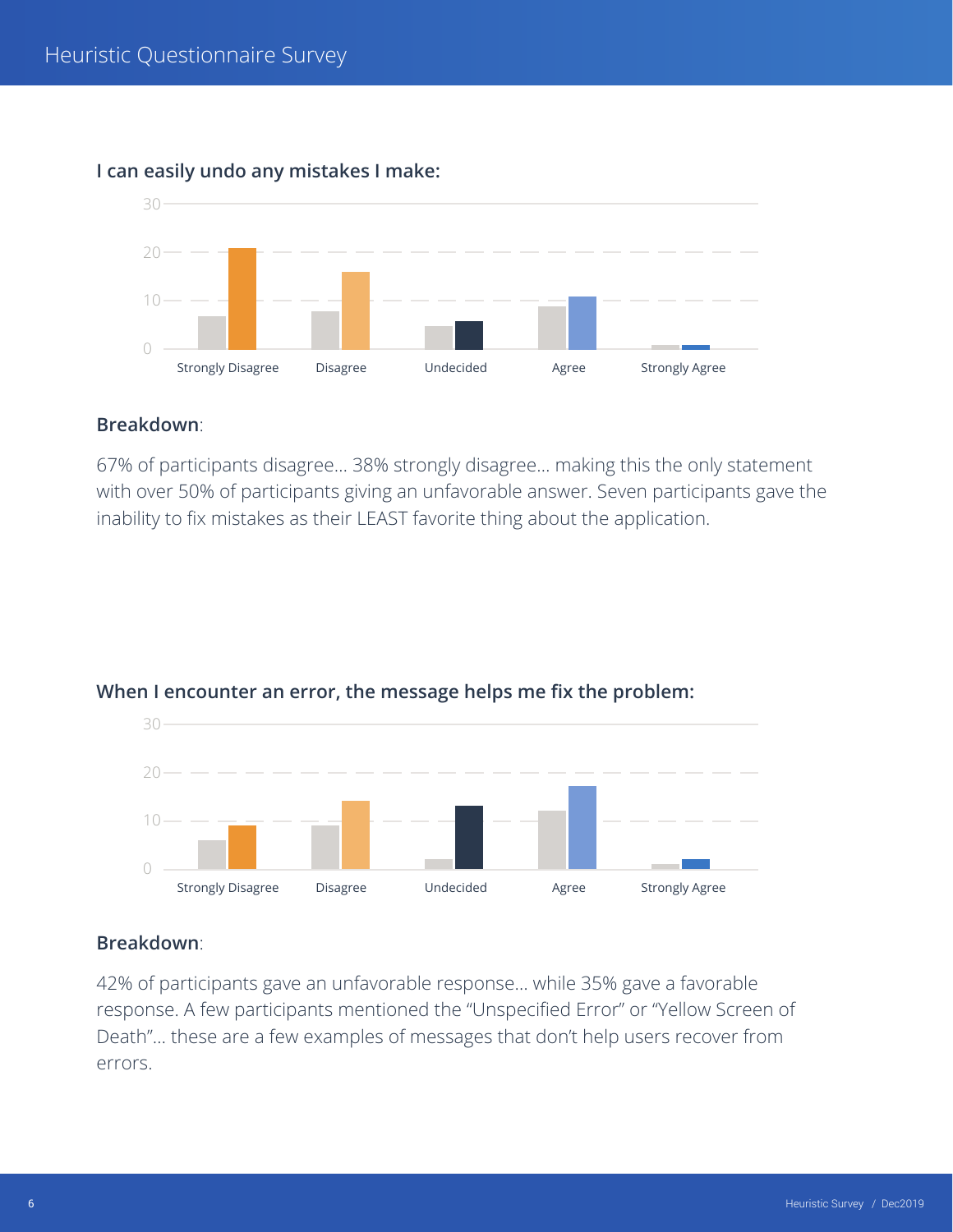

## **Documentation is easily found when I need help:**

#### **Breakdown**:

37% of participants gave an unfavorable response… while 33% gave a favorable response. 'Undecided' got 30% of the responses… the highest percentage for any question… no correlations were found among their comments.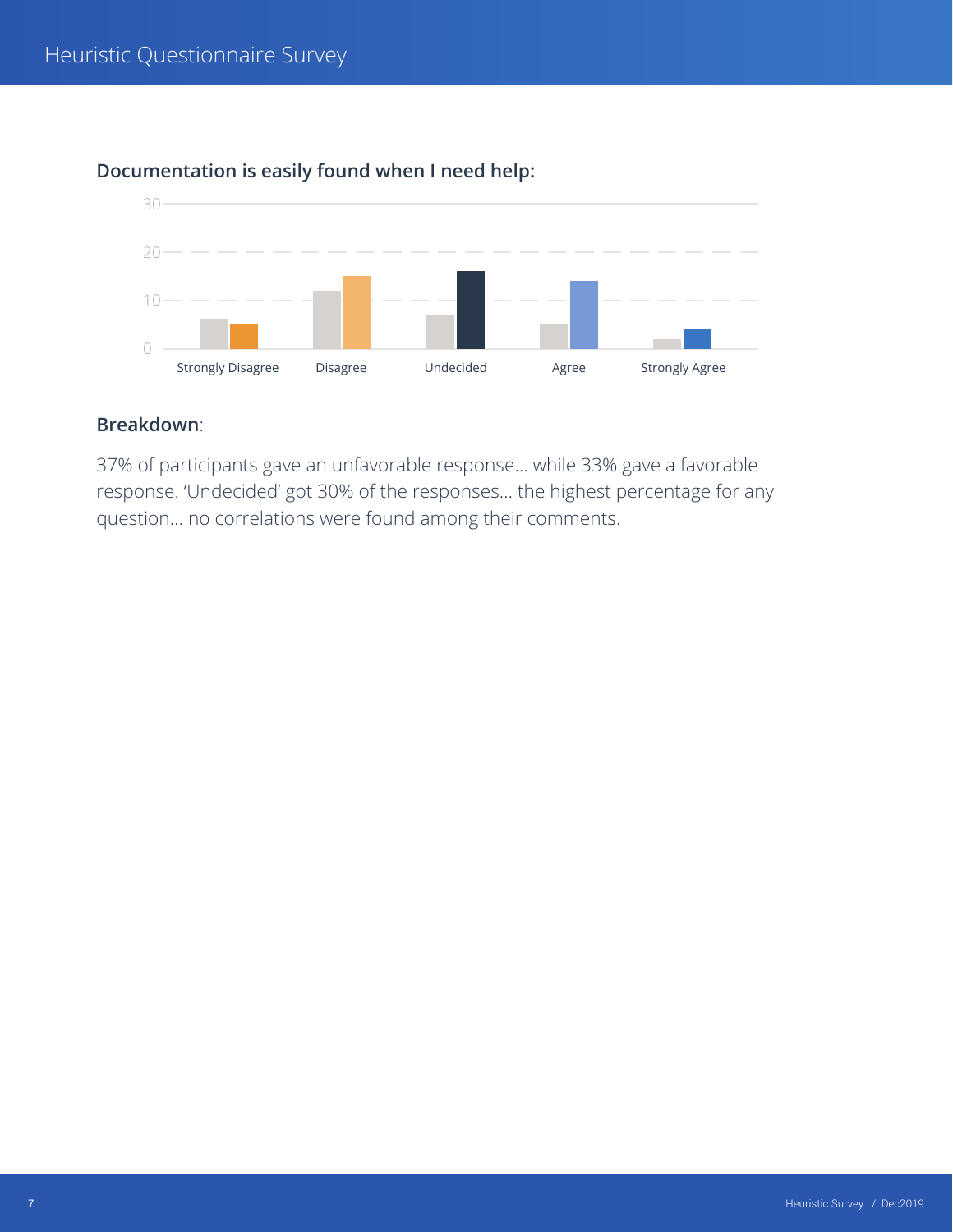Are there any features missing that require you to use a separate app? If so, what features?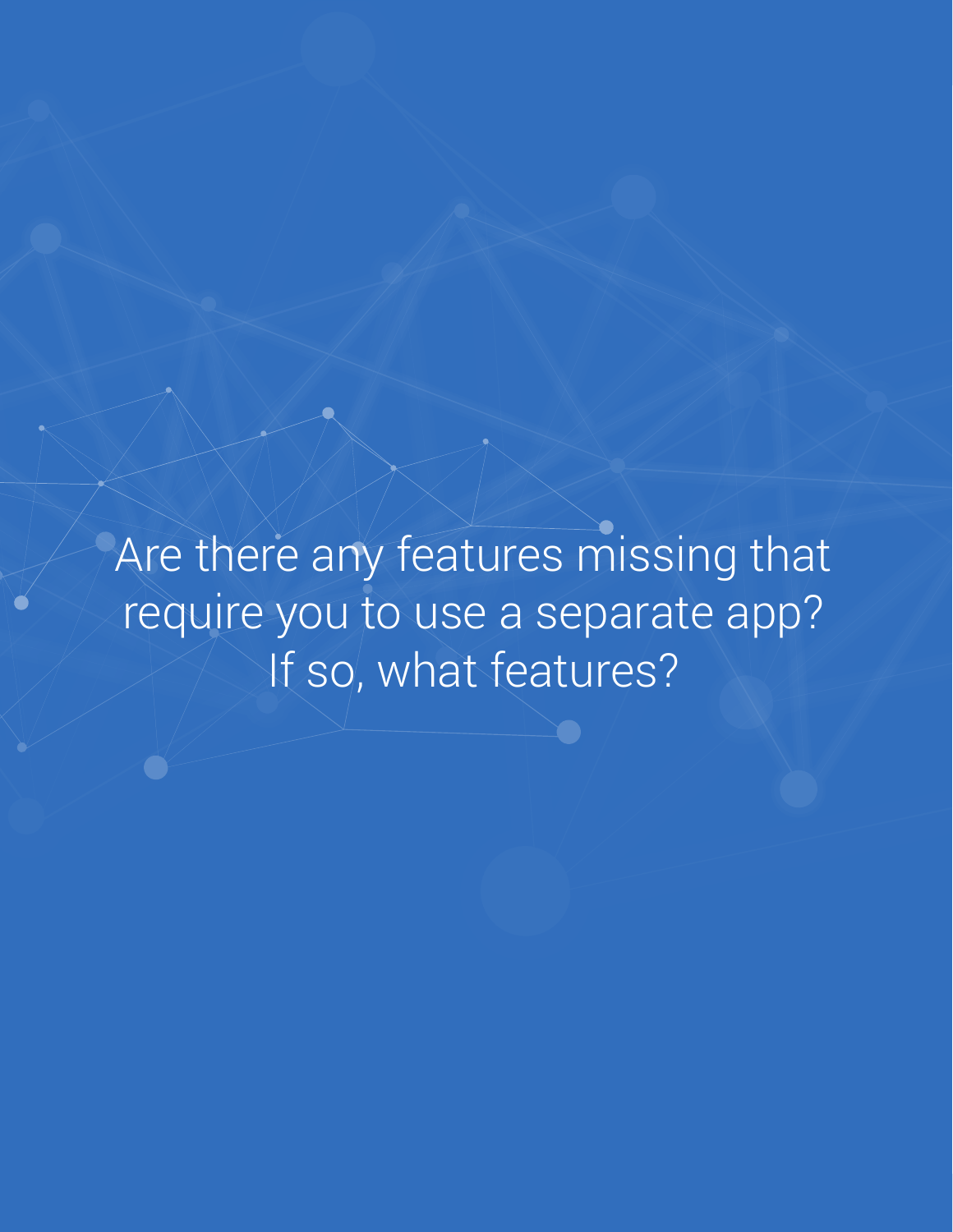#### Reporting

- Reporting capabilities such as Sample Information (receipt date, project identifiers) with Sample Location must be pulled from Denodo.
- Getting physical location information for multiple samples, QCing all samples in a storage unit.
- The WIP Usage Summary Report does not allow me to see all items in a WIP. I have had to go denodo for a report on multiple WIPs. It would also be helpful if I could export all data for all WIPs at once.
- Reports. I have to use Denodo for most, if not all BI information.
- Better reporting. Custom report and group summary are good when you just need to see the samples or how many samples but it is terrible if you need info on a large number of samples. Also, reporting doesn't expand beyond that in BI.
- Getting registration numbers from originating IDs for multiple samples. Storage location reports. Inbound summary, getting the entries for data elements for specific samples.
- Reporting (Denodo, Power BI, etc.); Typical reports run are locations based upon an input of sample identifiers, activity of a technician on a given date, and reporting based on discard jobs and the number of samples within.
- Query Resolutions, Location Reports on Project Level, Inbound Outbound Packages, Freezer Utilization,....
- All reporting
- Yes, reporting--must use denodo to find location of samples, storage units and packages.
- Denodo reports
- Running reports out of BI is very limited, and I usually need to use Denodo to pull most information regarding samples.

## Storage Unit Utilization Tool

- Yes, Storage Unit Utilization Tool is required for finding open space in storage units, Excel is required to filter & sort the data from reports generated in BioInventory.
- The Storage Utilization tool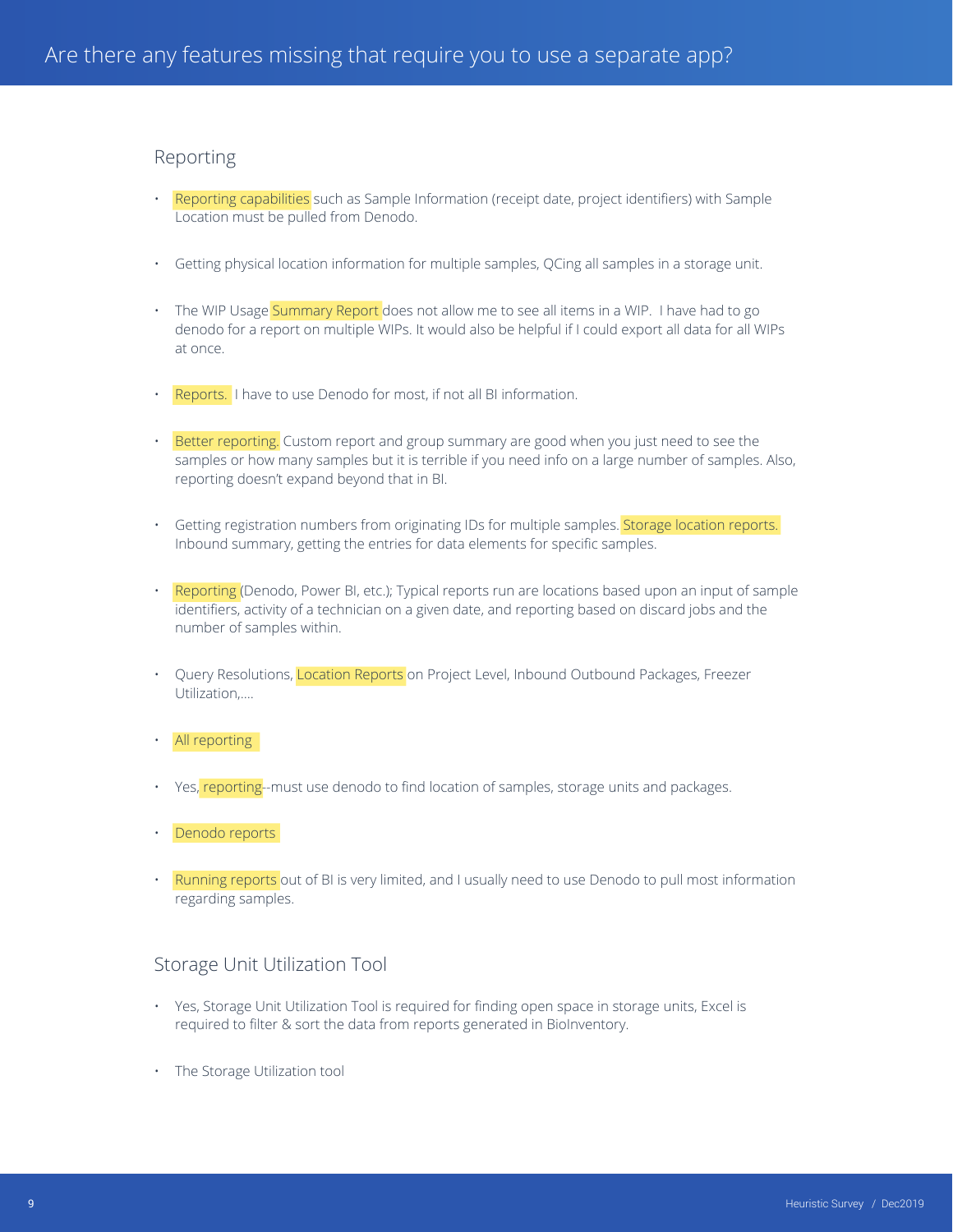- Looking for a storage unit
- Locating Storage Units
- The only separate app I use is to locate storage units. Maybe having a storage unit location tool with how full or empty each unit and freezer is would be very helpful.
- Storage utilization. Assignment tracking/logging direct labor onto a task.
- Finding a storage unit and finding freezer space
- When moving storage units, after samples have been retrieved, in the retrieval work queue for discards/outbounds screen I wish Bioinventory displayed the shelf name after you click move. Most times I verify the location in the move storage unit screen.
- Storage unit utilization, freezer identification screen (i.e. temperature for each unit, space available, client specific/gmp/gs/radioactive filter)

#### SPS Retrievals

- When performing sample pulls for SPS I must use assign location which is buggy in itself, and must also use excel to find the samples that are going to be pulled. When searching for space, I must use the storage unit utilization tool, as the information the report in BI pulls is not effective. I don't have a way to search for sub shelves. I don't have a good way to search for space at 2920. if mistakes are made, a CCR is required to correct them I.E. accidental registrations
- We absolutely need a retrieval screen similar to discard or outbound retrieval for SPS sample retrievals. Current method is to print the pull list or use an excel document to identify which samples to pull and check them off or highlight them once pulled. This relies on the assign location function and there is no check that the correct sample was retrieved. This forces the lab to verify each sample and sometimes samples are missing or extra samples are delivered, this second case could cause samples not destined for processing to inadvertently get thawed and processed. If this screen was created, a QC could also be created so the lab would be able to verify within BI and not use an Excel verification template that could have errors in the formulas. This addition of a SPS retrieval screen and QC would increase efficiency for biobank techs retrieving samples for SPS processing greatly and would reduce the time spent returning incorrect samples to biobank.
- An SPS retrieval screen similar to outbound/discard screens, including a QC step that allows SPS to QC based on the samples that should have been retrieved. This prevents SPS from creating an Excel file based on the pull list to verify, and provides a better way for Operations to retrieve samples rather than a printed pull list.

A pooling feature within the aliquoting screen that allows you to combine multiple samples into one child aliquot. Starlims is capable of this but requires 2 CCRs to get the samples registered, and the full parent-child relationship isn't available outside of Starlims.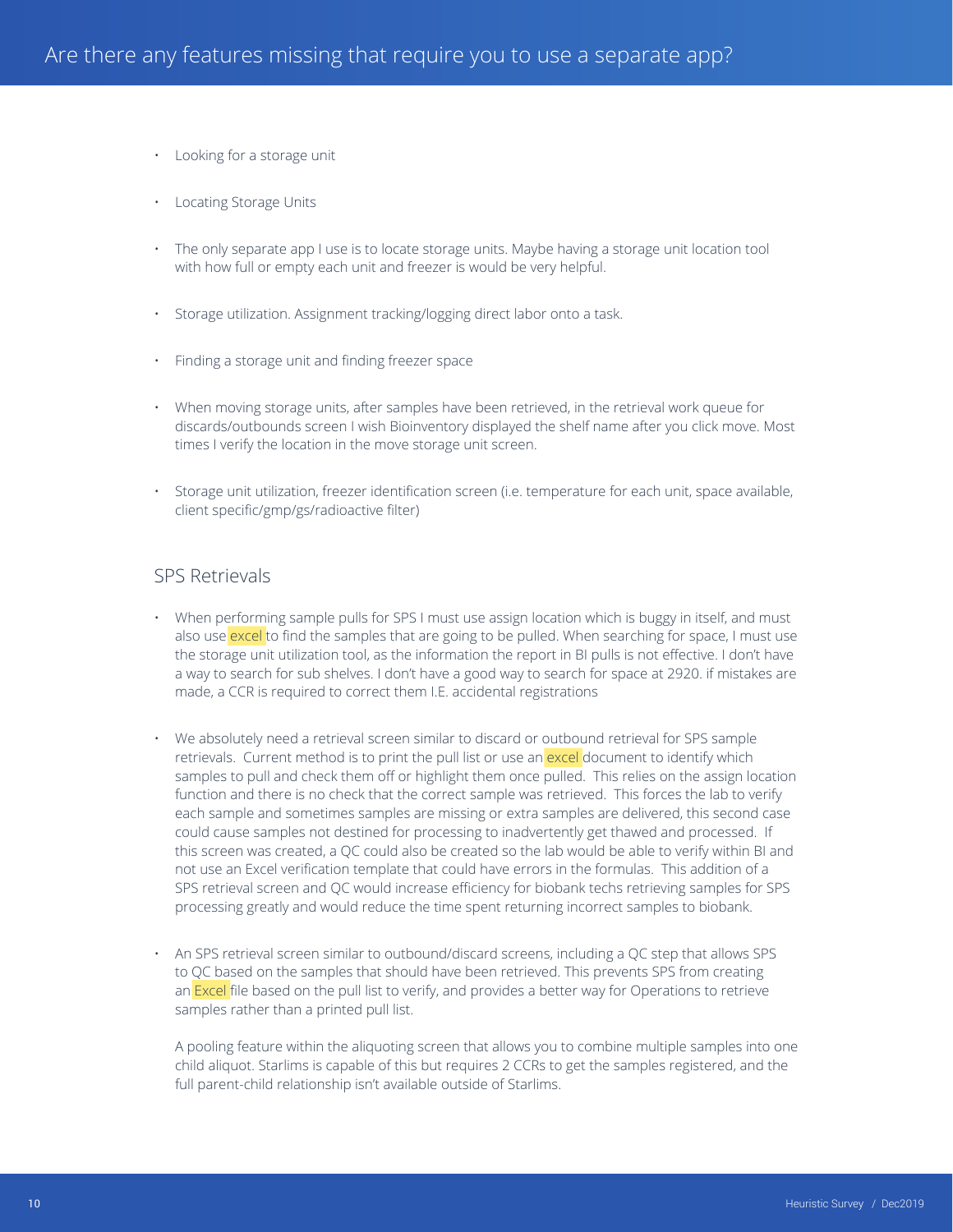## Miscellaneous Feedback

- Printing the package label sheet for inbound shipments and the receiving form. Also a report that we run at the end of the day to insure all of the inbound packages have been put away.
- I would like to have interconectivity of data in between BioInventory. For example if I search for a particular client I get all his project, It would be nice to be just able to click on these projects and the software directly forwards you to the project page and from there to the sample level.
- It would be nice to have the ability to populate S&OP file whenever a new PD is executed as the details on expected sample in date and frequency is all mentioned in the PD and project screen.
- Manifesting requires us to use excel, notepad, and word to remove and change certain things in the manifest so BI will accept the manifest.
- Yes. All my Amgen tools are located in other places. An aminterface in the F drive. Amgel lookup tool online, **Amgen temps in Teams. All the Outbound QCing** is really done in the F drive or in excel files and PDF files that are not recorded in BI. When manifesting all the files are not in BI and you build them outside of BI and have to change the format to accommodate what BI wants.
- Outbound QC must be done in excel. Finding out all the moves someone has done in a time period.
- Outbound QC tool to QC outbounds directly in BI. When manifesting samples hand-entered and the package boxes need to be checked, a check all is highly recommended. If a shipment contains over 10 boxes, it takes forever to check all boxes individually.
- Project Screen Export: Because PDs and Addenda are drafted in Word, I need to manually type out in the PD Addendum Template all Data Elements for each Group instead of simply exporting what is already in BI. (to which the new Data Elements will be added)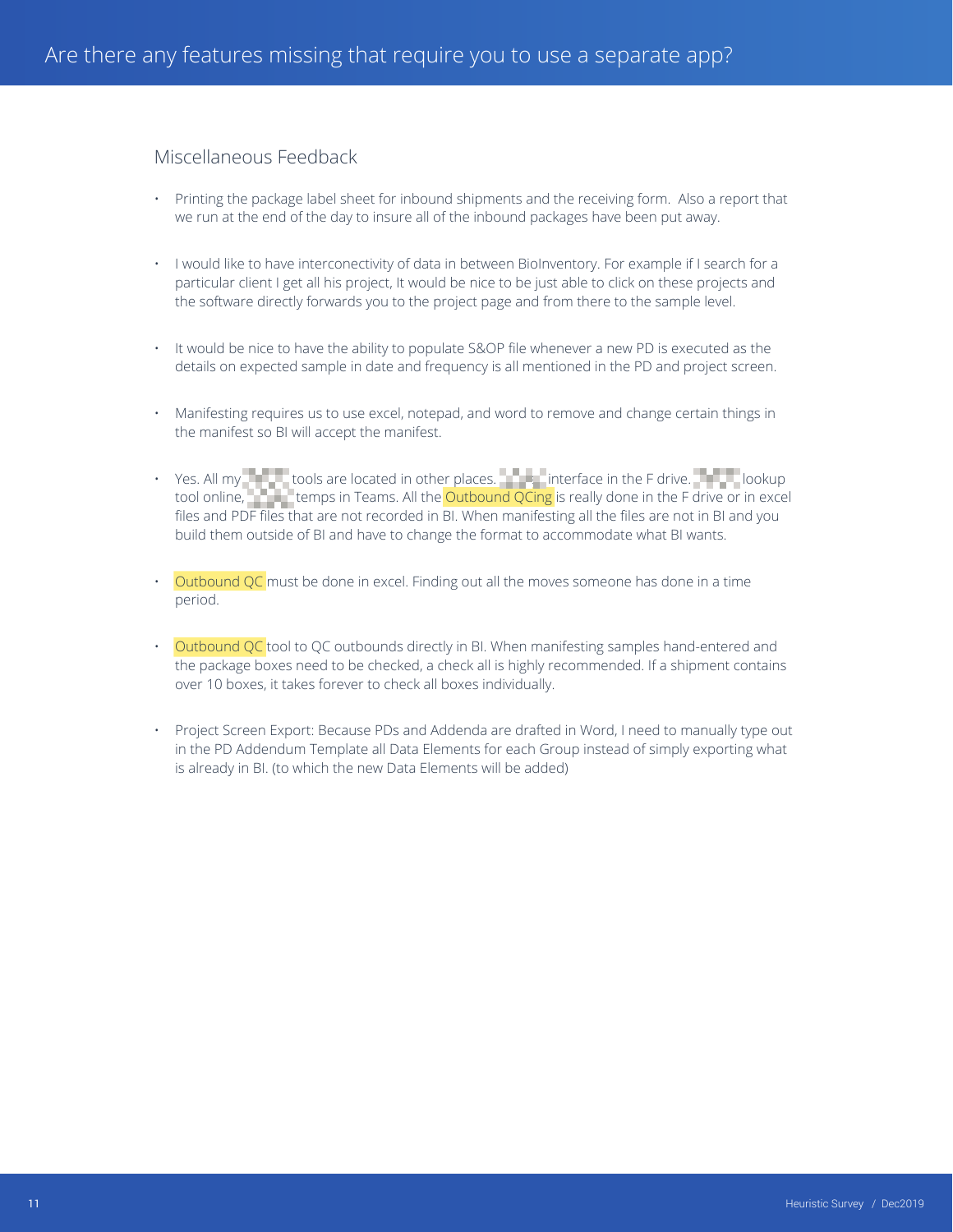Are there any bugs or issues you encounter frequently? If so, what bugs?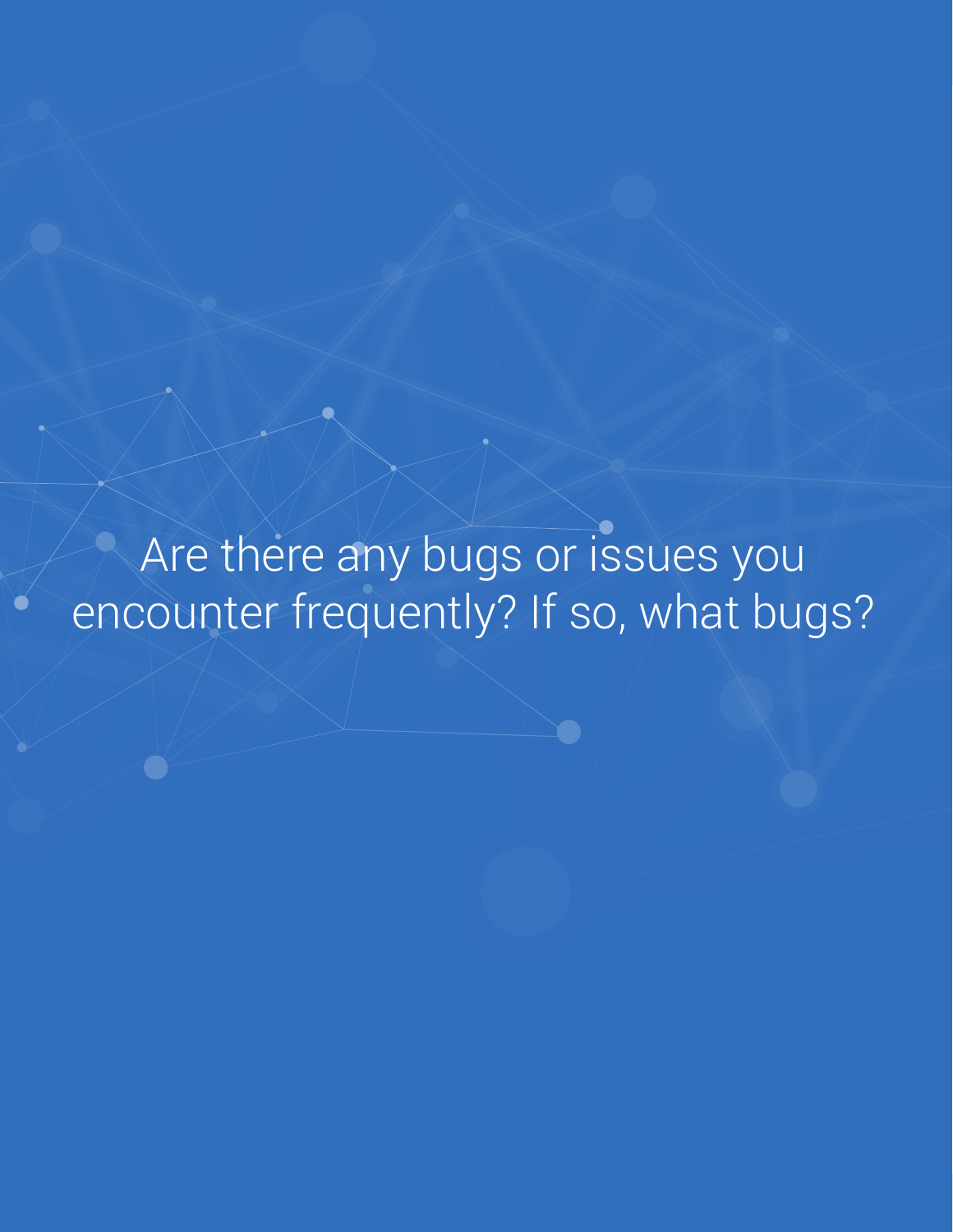## Performance

- Frequently: connectivity issues slow to very slow response times (whats ending up in slow workflows in Ops)
- Drop outs and bad connectivity
- Custom reports often have issues and is very slow. It does not work on all internet browsers.
- Pages load very slow sometimes and when printing labels, sometimes takes a very long time to print.
- Sometimes it runs slow or shuts down. The time of whatever item you move is always incorrect and is not good when trying to remember when exactly you moved it if you need to look back. Sometimes the information is cluttered when looking for sample information such as "sample move" or "sample history".
- movement of materials is often not captured; screen freezes
- Sometimes BI can run very slowly. It just happens out of nowhere or it will kick you completely out.
- sometimes some computers can be pretty slow
- Lags almost every night at around 9 pm.
- Occasionally the website will not load certain pages.
- If multiple people are printing labels at once, it slows down significantly.
- That server times are sometimes either slow, very slow or not functioning at all.

The move package function does not automatically move forward to the target and you always have to click into the enter field before scanning the target.

When entering a project number in the project screen it takes a long buffering time before the actual project shows up after entering the first digit.

When there are multiple cartons or packages on a page and scrolling is necessary, once an action is saved, the screen always goes back to the top of the page and one has to scroll again to find the current package or carton.

Outbound QC tool to QC outbounds directly in BI When manifesting samples hand-entered and the package boxes need to be checked, a "check all" checkbox is highly recommended. If a shipment contains over 10 boxes, it takes forever to check all boxes individually. Assign location click off and back on glitch

When BI is running slowly or inaccessible, teammates working at remote sites are not notified: They instead need to ask teammates in Indy about the status ("Is BI running slowly today?")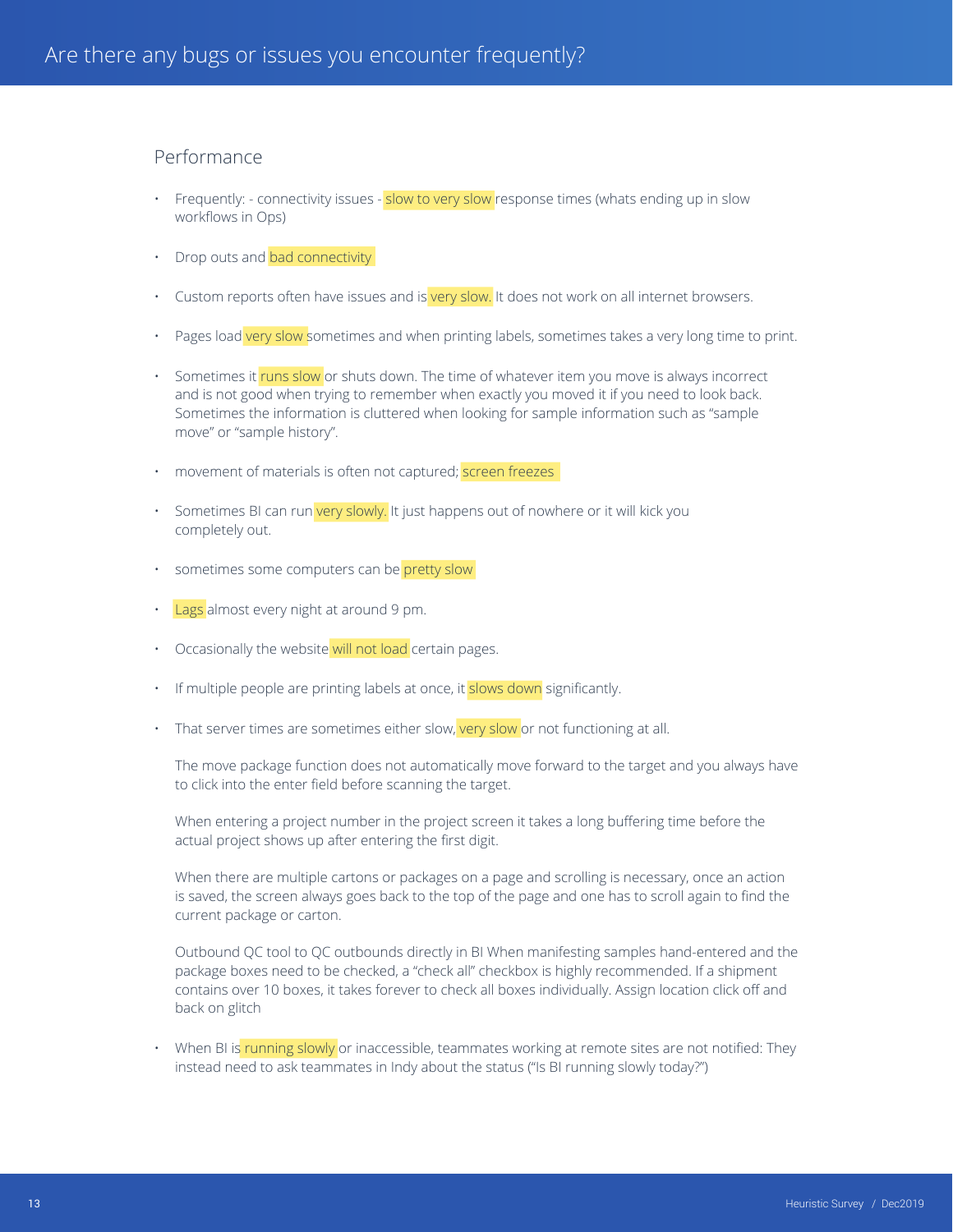## Unspecified Error

- "Unspecified error" when trying to import manifests, working faster than the page can load/process information and clicking wrong items.
- The main bug that is recurring for me is the "Non-Specified Error" message I keep receiving while using Bioinventory. The lag while trying to input a project number in the project screen. Also I can not delete more than a couple hundred of samples at a time from the manifest in bioinventory.
- Importing manifests. Unspecified Error or the "yellow screen of death" In the manage outbound screen, sometimes when I want to click on "Monitor Job" sometimes the "yellow screen of death" also pops up for unknown reasons. I have to exit out of the outbound screen and re-try.
- Errors when you go to import, yellow screen appears a lot when manifesting, and on outbound console. Sometimes when importing you have to save it in a different spreedsheet for it to work
- While importing a manifest, a server error appears frequently.

#### Assign Location

- Assign location
- The assign location screen has a bug that causes some inconvenience. In order to assign locate (given storage unit move from and move to is properly filled out), the sample is scanned, the enter button is hit, then before I can hit the move button, I have to move my cursor back to the move to line, hit enter, and then I can move the sample virtually.
- One of the major bugs is that we cannot see what outbound packages have been QC'd. Having an Outbound QC setup in the computer similar to the Discard QC setup would be very helpful. Another bug is the Assign Location tool… you have to click off on the page and Then click assign locate in order for the button to actually move the sample. It takes a lot more time and kills productivity.
- When moving LN2 storage unit I have noticed BI moved my storage unit to a location other than what was scanned.

## QC Checkbox

- Having to check the QC box twice when QCing new groups on the project screen.
- Having to double check the QC box for groups whenever I'm QCing new projects. If I zoom out too much on the project screen, I can't scroll up and down. When running a custom report, if I include 'lab data elements' it more than doubles the time it takes to run the report.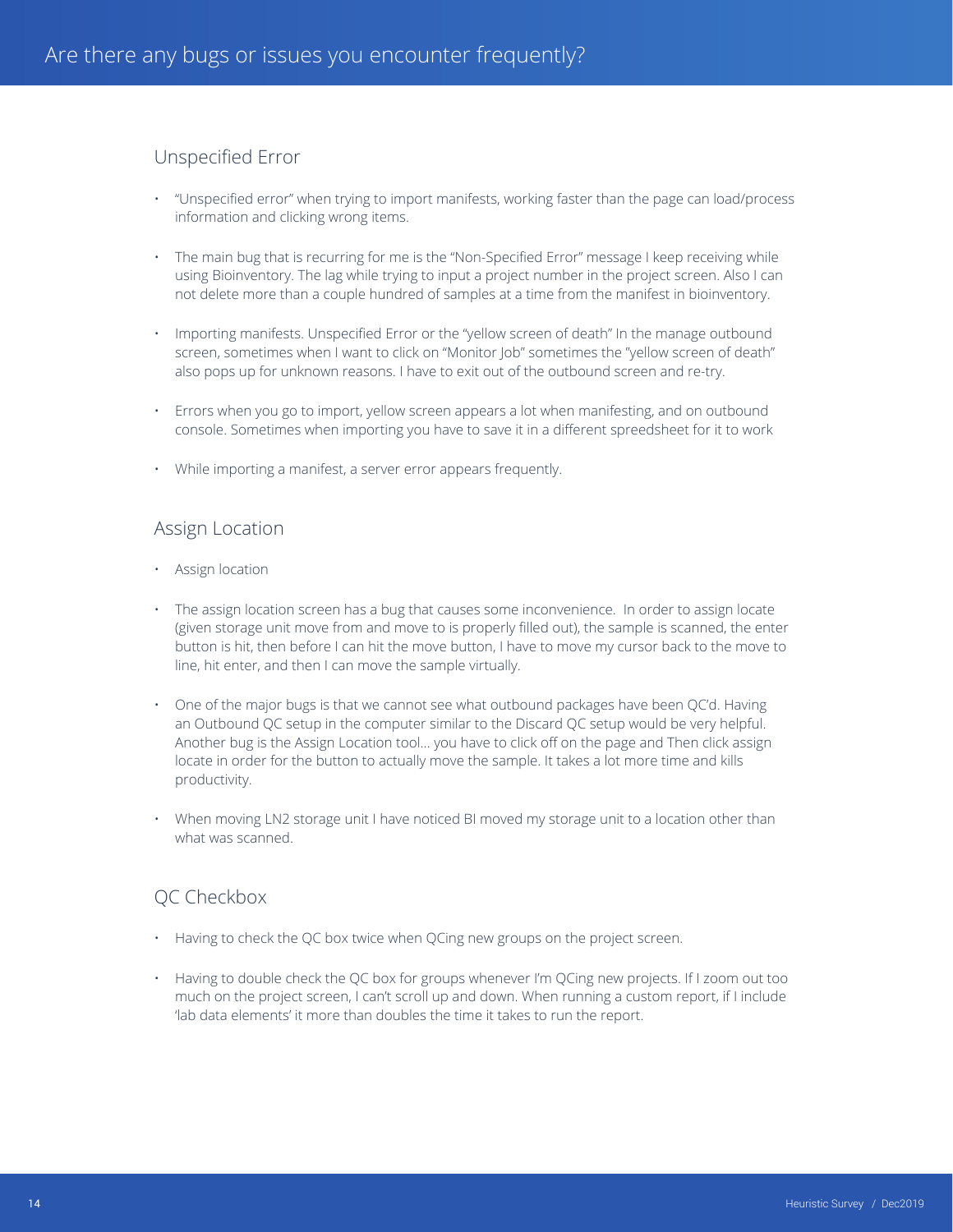## Miscellaneous Feedback

- Packages archiving themselves.
- YESSSSSSSSSSSSSSSSSSSS
- There are always issues with Re-Registration and manifesting. When doing double data entry the cursor doesn't automatically reclick into the fill box. So between every enter press you have to reclick inside the box.
- When looking at the PD screen, there is always a pause before you can enter the next number.
- VERY IMPORTANT: During receiving, since the newest version any facility can be combined with any project which is highly error-prone and could lead to events because the wrong clients might be affiliated with projects that don't belong to the client. If a project is chosen and saved, you need to delete the project and save again before you can change the project. Changing the project directly has no effect and the initially saved project shows up again.

The discard QC page always buffers when QC'ing the first sample of a job.

Since the newest version pushing the enter key does not automatically log the new position in the assign location menu, you have to click again to have the sample moved to a new position.

When people scroll the inbound console, it can happen that QR checks are unchecked unintentionally without the person noticing.

- when a rack or sub shelf is moved with packages or storage units in it, the most recent move/ location for the package or SU is not updated to reflect the new location of the rack or sub shelf in all locations that information can be found, sometimes requiring us to search the rack or subshelf in the storage unit screen; when registering sometimes you can scan the package to start, get to scan the SU, and then go to register a sample, upon scanning the sample it will kick you back to the page where you scan your package to start the registration process. when creating a CS storage unit, it auto populates a project as well, making the SU a project specific SU when not all CS things are PS
- No control in place to prevent CS samples from being stored in GS environments.
- In move package screen is does not instantly go to the "move to" box like the other move screens (move SU, outbound package) I have to manually click on the box.
- An error page sometimes displays when a session is timed-out, and the user performs a transaction or refresh.
- custom report errors, not connected to vpn errors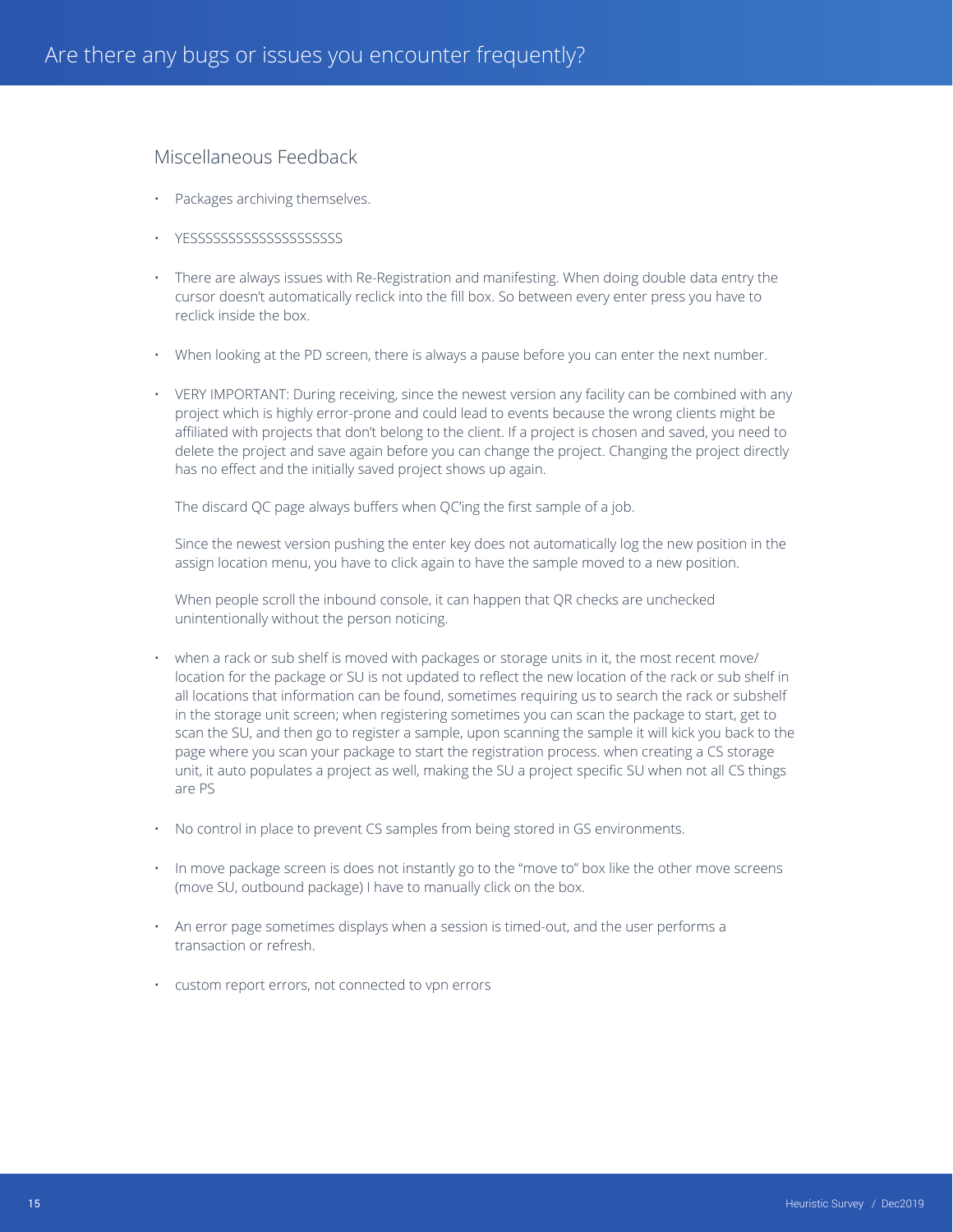What is your LEAST favorite thing about the application?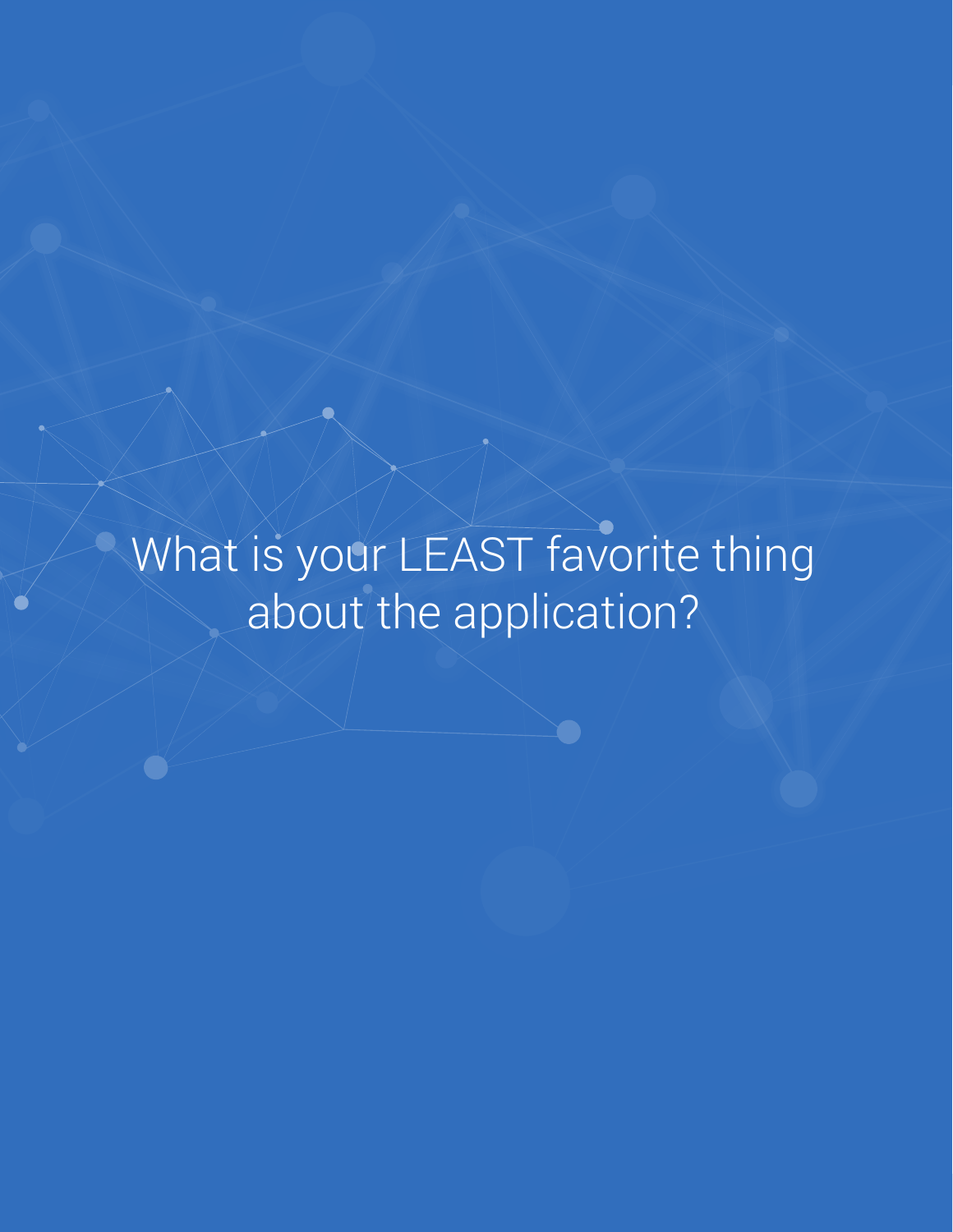## Inability to Correct Mistakes

- That we are limited in our capability to **correct mistakes** or modify data.
- When creating a new group it will not let you change the data element name after it's been saved even if no samples have been registered. It also will not let you delete data elements when no samples are registered into the group.
- That mistakes are not easily corrected and require a CCR to be fixed
- Not being able to edit data element headers for groups that do not have samples registered into them.
- I am not always able to easily correct a mistake, certain issues take more thought on how to fix then just simply undoing the mistake.
- Not knowing what outbound packages are not QC'd probably sets me back the most and I do not like that we cannot edit our comments on the inbound console page.
- Inability to fix mistakes quickly. Resetting package definitions, for example...once the job has been started, requires a CCR; cannot edit comments if a mistake is made and not caught before entering.

## Information Hierarchy

- Reporting functions are slow and resources are bogged down with large reports. It isn't always intuitive for many users if information is needed from multiple locations to determine where to go next to find the necessary information. For example, if you need to determine what shipment a sample was received within, you have to look up a sample, go to the Receipt information to get the package ID. Go to the package lookup screen to get the shipment ID and then to get any shipment information you have to go to the inbound console and search the shipment ID. This takes quite a bit of time. Otherwise, you have to use the external denodo application to find this same information.
- You often have to visit more than 1 screen to get all the information you need
- The # of tabs needed to complete functions such as registration.
- The need to click on the tracking number to know if a receipt confirmation has been sent, it would be nice if that info was available on the inbound console without having to click into another page to see.
- Timeout at 15 minutes. A timeout of 45 minutes would be more appropriate to maintain data/ transaction integrity and process flow after any given break time. Using scanner inputs require more inputs and mouse/pad movements than seems necessary. The application requires several open tabs (sessions) to perform most tasks.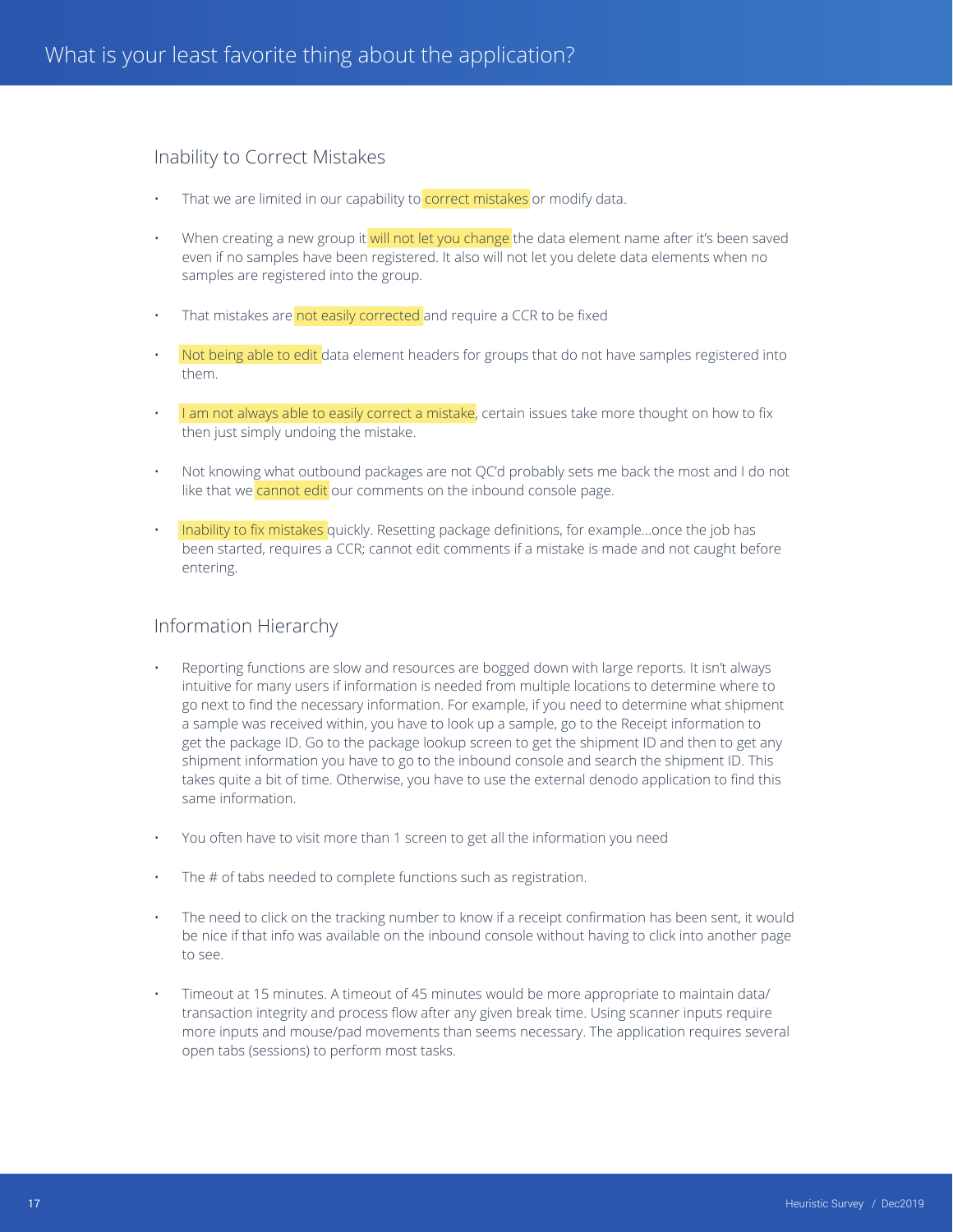#### Speed

- Slow downs randomly occur throughout the shift
- Probably the speed. We have been having some on and off issues working with BI for approximately 2 weeks now. It has been either kind of slow or not responding for some minutes or sometimes almost an hour.

With respect to Discard Jobs, for example it sometimes happen that you end up discarding all samples in a storage unit(storage unit empty) but then BI prompts you to discard a sample at time and this is time consuming. Is there a way that Bioinventory could prompt you to discard all at ones in this case? :-) Thanks

- Pulling reports as it might take forever on certain computers if you do not use remote desktop
- It is slow and bugs out sometimes
- How slow it is. There are always slow downs and glitches. Frequently when we virtually move something it doesn't actually move.
- The lag in the project screen. When trying to put in a project number in the project screen, The system will lag while trying to pull up the project options.
- \*\*\*Auto-completion when you are looking up a project in the project screen. It can take ages if you are not able to type fast enough to complete the project before the auto-completion happens. Maybe make it so that it only starts auto-completing after you type in 4 characters.\*\*\* Having to zoom out to see certain things/ click on certain buttons instead of being able to scroll down on the screen. Being logged out in such a short time. The tedious work it takes to find out what shipment a

sample was from. Sample OID into sample Identifier screen- sample move section- then have to look up the section where the sample was moved from the inbound package to the SU- then copy that package number- then go to the package lookup screen- then you can find the shipment number.

- It is slow and clunky. The locations of things i use frequently are in inconvenient places on the sidebar.
- That server times are sometimes either slow, very slow or not functioning at all.

The move package function does not automatically move forward to the target and you always have to click into the enter field before scanning the target.

When entering a project number in the project screen it takes a long buffering time before the actual project shows up after entering the first digit.

When there are multiple cartons or packages on a page and scrolling is necessary, once an action is saved, the screen always goes back to the top of the page and one has to scroll again to find the current package or carton.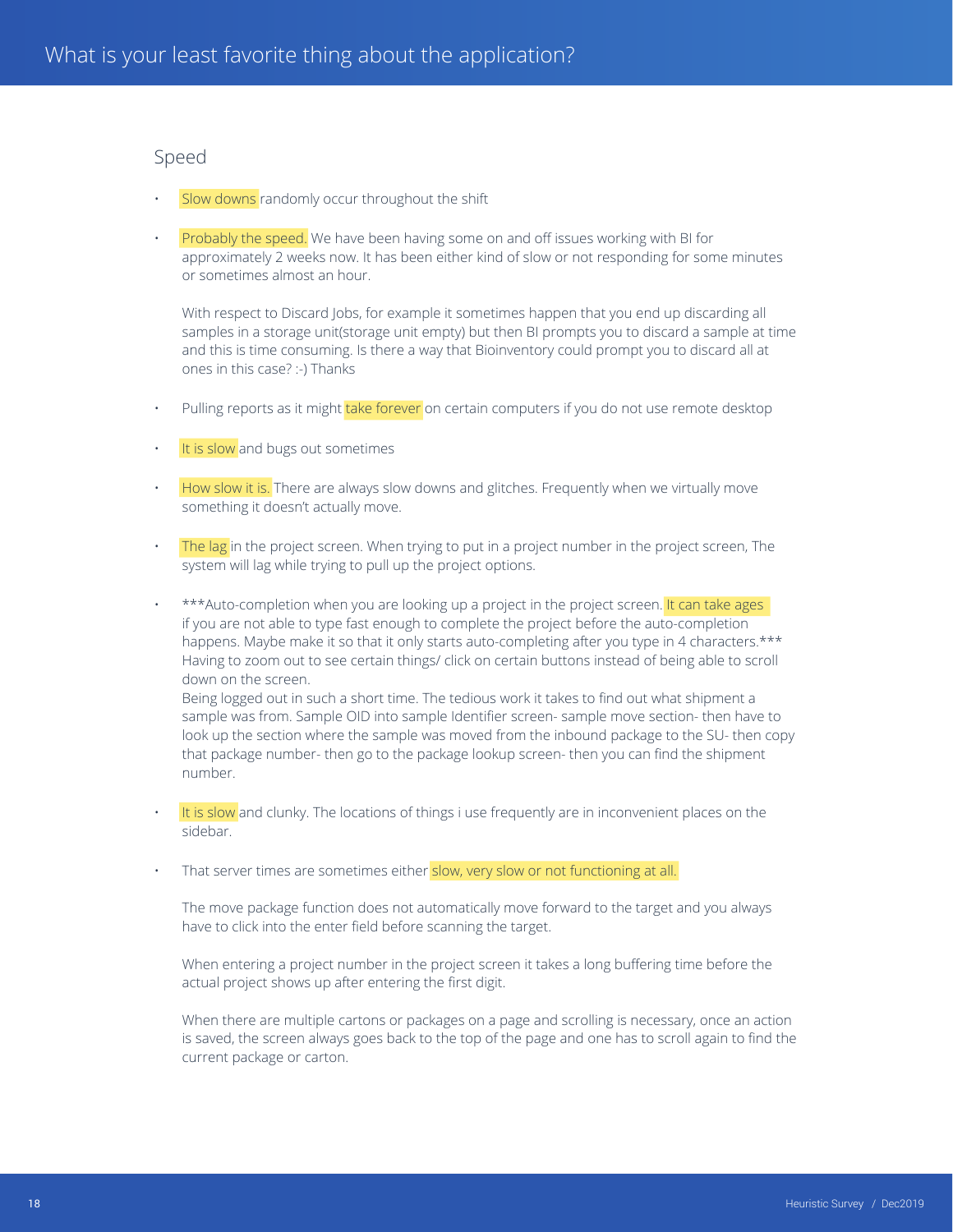## Inefficiencies

- Lots of clicking to go back and then you have to re-enter the filter information. Say you filter to find a small list of jobs. You go into the first job on the list and now you want to go into second job. Instead of just going back to the already filtered info, you have to start over the whole process.
- Can't scan the tracking numbers for FedEx. The bulk of our shipments come in this way. Something has been set up, but doesn't quite work. It is as though something isn't connected.
- I wish you could copy and paste thing into the discard screen, would make doing non unique oids easier.
- User name list does not get cleaned up. While setting up outbound or discard jobs you need to scroll too much and search carefully for the right people as the name list is cluttered with people who don't even work here anymore.
- multiple platforms to find information. no search for the entire database feature.

## Lack of Reporting

- There are limited options in terms of reports. For example, it would be nice to have something built into BI that functions like Denodo, allowing the user to input a list of sample OIDs that they want information about. Also a report that allows you to view ALL data about samples including parent-child relationships, and LIMS data.
- **Reporting**
- Would like to be able to assign an Originating ID when using the aliquot screen. Some clients require -A1, -A2, etc added after the OID for their aliquots and this involves creating the aliquots, doing a CCR to change OID, Changing the OID then reprinting the label. Also would like custom reports to pull all lab data and parent/child relationship.

#### Miscellaneous Feedback

- It doesn't seem like some screens align. For example, a discard package is located in rack 123456 in LN22. LN22 is taken out of service and rack 123456 is moved to LN21. When looking up the discard package it says it's still in LN22 however, if I look up the rack itself it will be in the correct location.
- Items disappear from the Sample History when CCR's are initiated. For example, original outbound job #'s disappear if deleted via CCR. The Sample History should be maintained for every transaction.
- The server error pop ups.
- No system controls for sample processing activities regarding Discard and Outbound related jobs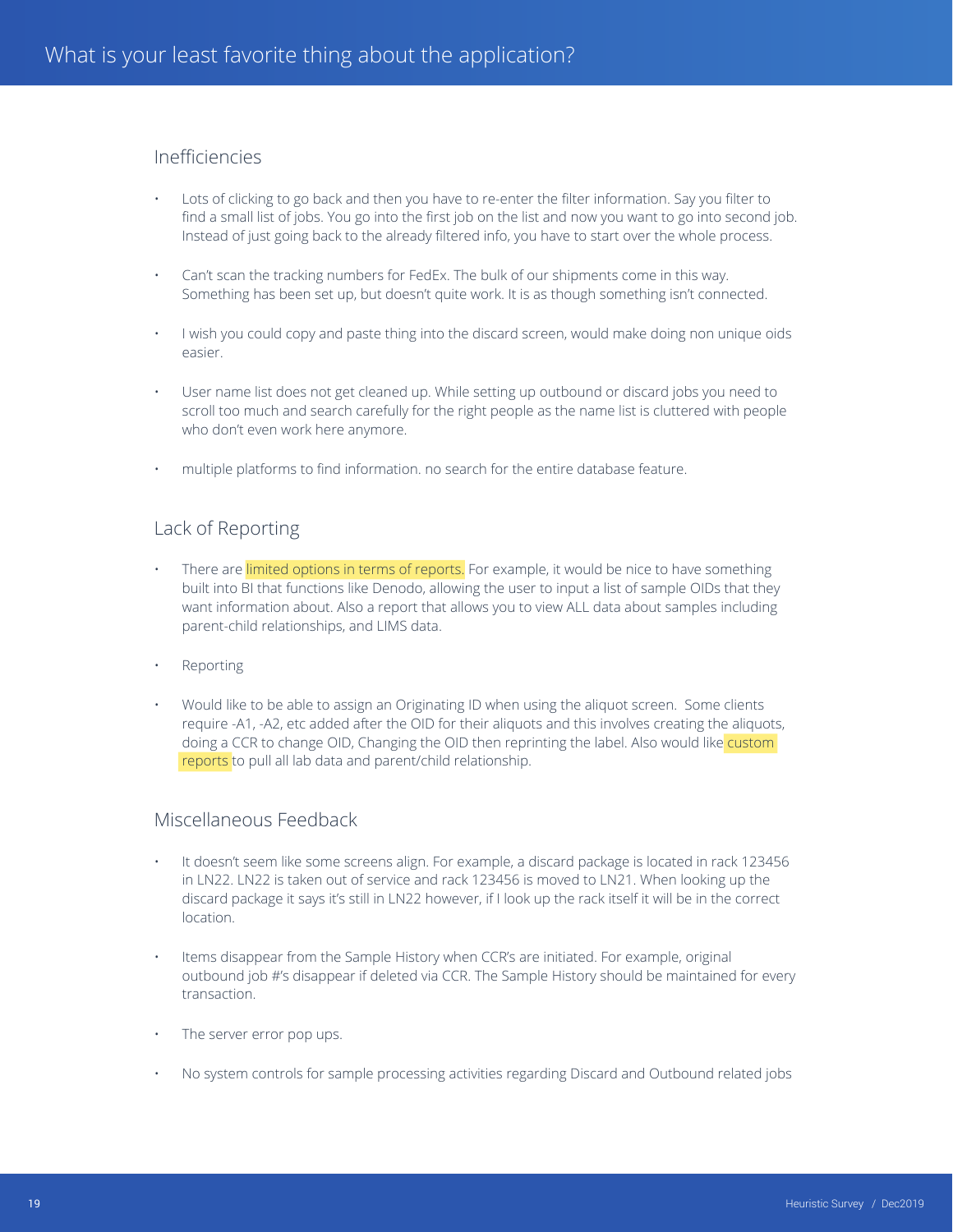- the BUGS
- outbound console could be a little bit more organized.
- When Assign Locating into another SU you have to click off the screen in order to press apply, Should be able to scan again in order for the application to take effect.

When doing outbounds/discards, it would be more productive if BI sorted SU's by row, that way techs are not having to run all over the place only to come back to the same freezer.

- No heads up display that presents over the site to show a logoff count down timer
- There are too many options that are not use
- I don't like that outbound QC has to be done outside the application. Discard secondary QC is not an actual QC you just tell the system that you have fixed it.
- Not being able to expand the Data elements box in the registration screen so I can see the complete data element,
- Retrieval work queue and assign location are cumbersome
- BI remains very Indy/EU Division focused, with the workflow designed for offsite storage of archive material rather than the considering the other methods of storage (short-term storage, "in-house shipments" to onsite labs, single-user workflows, etc.) We would also benefit from the ability to register material in a single step, and manage QRs within the system while the material is safely stored (and not put back still in the package level)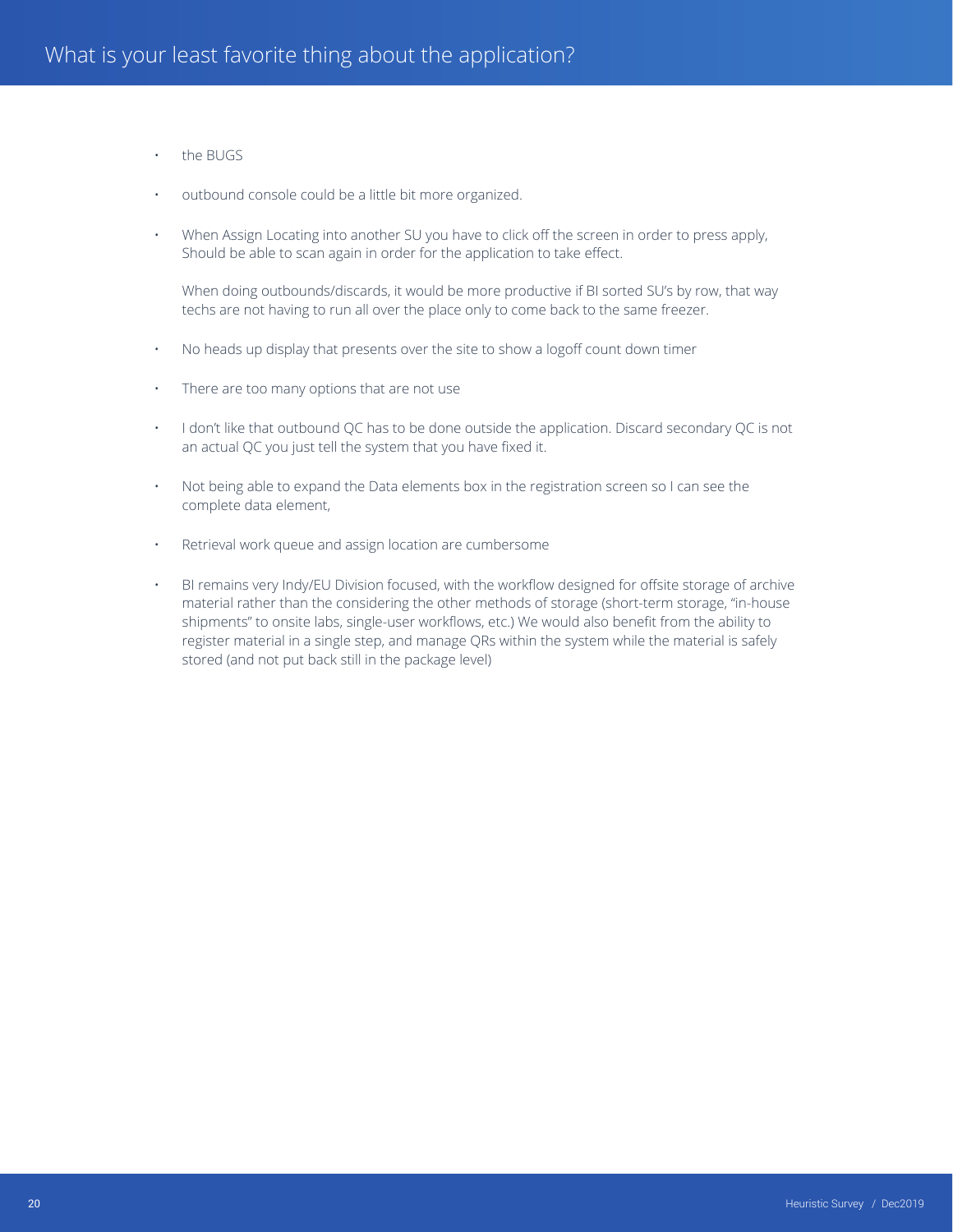# What is your favorite thing about the application?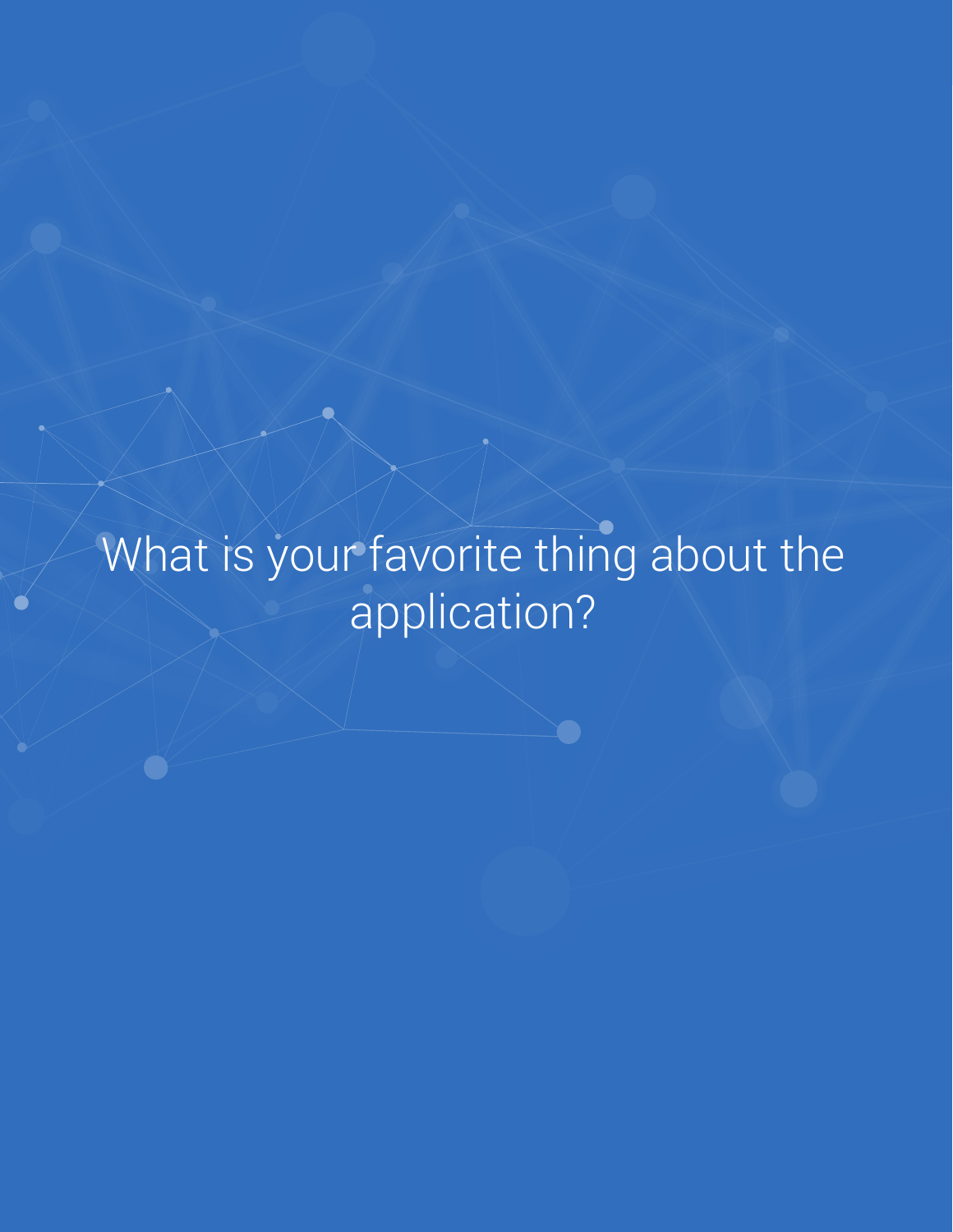## Ease of Use

- Most things are pretty idiot proof.
- Easy to locate correct module of system using Menu function.
- Visual components like color or icons help identify things quickly
- Seems fairly user friendly enough and easy to follow.
- Easy to work with
- The easy way to find samples and their location plus very clear audit trail
- Easy to use, relatively intuitive. Sample information easy to find.
- It is clear and simple to use.
- Easy to use. Just need more info or guidance on how to use the custom report option. I honestly believe almost all errors associated with BI are caused by human errors. A lot of people don't fully understand how to use BI and what it is actually does for this company.
- Ease of use
- It is bright. Simple enough to find everything and everything is in a single place.
- Overall easy to use once familiarized
- Its easy to use
- Easy to use, understand and explain.
- How easy it is to navigate.
- Easy user interface. Sample screen is helpful.
- can find information easily when you know where to look

#### Miscellaneous Feedback

- Allowing multiple tabs open during BI.
- I can have several tabs open without logging in/out for each one
- I think I just know how to use it better than most. I am good a linking relationships so I like the application a lot.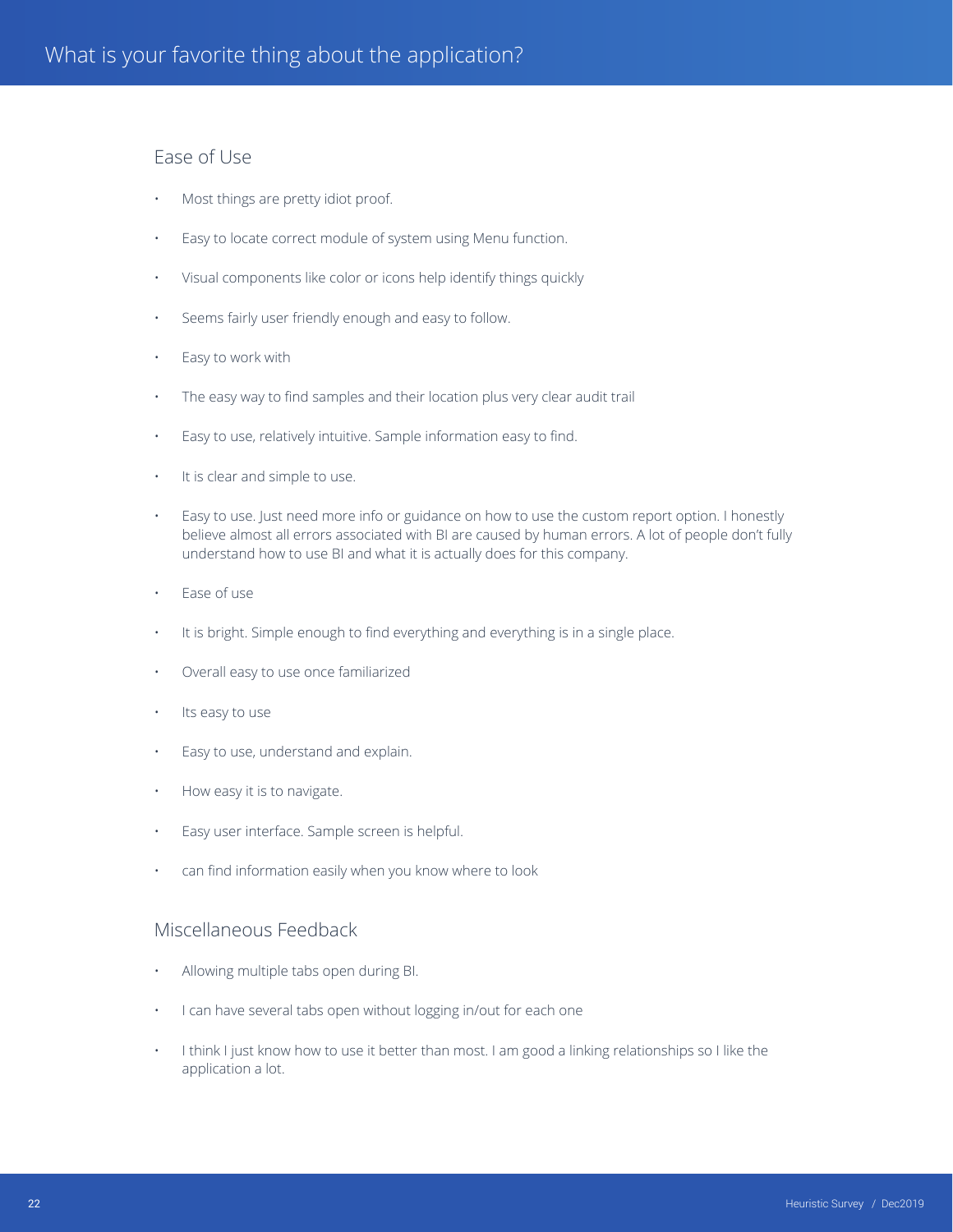- The functions that allow the user to mostly stay within 1 tab, such as Retrieval Work Queue as well as buttons within screens that can be clicked to quickly reference information on the project or group (though these buttons are not common knowledge among techs).
- ALL package/storage unit moves are now visible.
- Allows me to change data element entries for thousands of samples all at once.
- Inbound console is very informative and the outbound console is quite well designed now.
- The login screen
- Step by step outbound/discard and registration processes
- To be honest, I'm not entirely sure what my favorite thing is. The system does quite a lot, and does so adequately.
- being able to add comments to the screens bringing awareness to problems with shipments, etc.
- Everything other than when it goes down, would be my favorite part.
- The automatic ePD loading.
- The interface is very straight-forward and it is possible to find all of the needed information
- I really like the electronic QC for Discards.
- Self explanatory
- It has a relatively straight forward menu tree for navigation.
- having to put in CCRs to change information that then goes to a third party.
- Sample Screen: Still the most powerful screen in the application